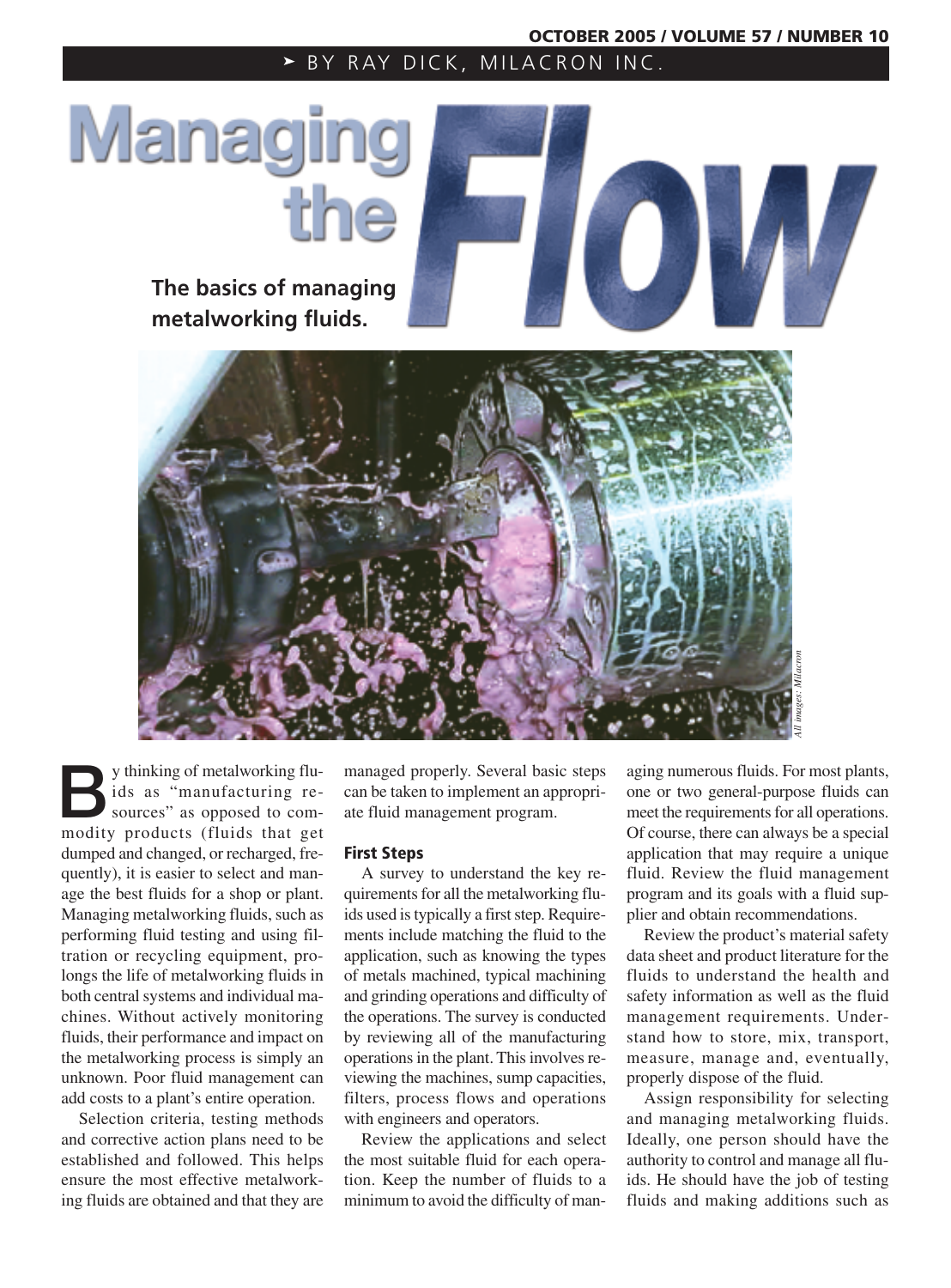concentrate, water or additives. Keeping track of all three leads to better understanding of fluid changes.

Track metalworking fluid performance through tests that measure pH, concentration, particulates, bacteria, mold and tramp oil. Other specialized tests may be needed. For individual machines, concentration and pH tests are recommended. For central systems, typically more tests are performed to track fluid performance. Concentration and pH tests for individual machines are simple and quick, and can be done by operators. More specialized tests for central systems need laboratory assistance.

Take corrective action to keep fluids within the recommended operating parameters. For example, if the pH is declining and bacteria counts are increascedure in which a reagent, called a titrant, is slowly added to another substance. It results in the measurement of key chemical components in the fluid mix by using a colorimetric or pHbased endpoint.

If the concentration is kept within a specified range, or within control limits, the fluid performs well. On the other hand, if the concentration becomes too rich, problems such as foaming and residue formation can occur. If the concentration becomes too lean, corrosion or growth of microorganisms can occur. With lean mixes, the fluid may not be able to provide sufficient lubricity—a concern for obtaining proper finish and tool life.

The starting concentration for most metalworking fluids is 5 percent, or ap-

> proximately 1:20, with an acceptable amount being up to 10 percent, or approximately 1:10. Therefore, the remaining 90 to 95 percent is water, which means highquality water is essential. Water quality greater than 200 ppm (meaning hardness measured in parts per million of calcium carbonate equivalent)

is considered "hard." Water quality less than 50 ppm is considered "soft." Both extremes can create problems for metalworking fluids.

Hard water can lead to emulsion instability, increased concentrate use, filtration problems and residues. Water with high levels of chloride and sulfate ions can lead to corrosion. High levels of sulfates alone can create biological growth and odor issues. Soft water can create foam, causing coolant tanks to overflow and loss of lubrication because the fluid cannot reach the tool/workpiece interface. An ideal water makeup has a quality of approximately 125 ppm with low ion content.

Proportioners or premix systems small tanks that hold premixed new coolant ready to use to makeup for coolant losses in the machine sump caused by evaporation and carry-offcan help provide the correct metalworking fluid concentration. There are various types of proportioners, such as venturi types and positive displacement metering pumps. Automatic level control and automatic fluid makeup especially important for systems that have high fluid losses—reduce fluid concentration variation and ensure optimal fluid performance.

Fluid evaporation and carry-off losses can be up to 5 percent by volume per day. Of course, this varies depending on the type of fluid, fluid system, machining or grinding operation, and workpiece material and the environmental conditions in the plant. The fluid concentration tends to become somewhat richer with evaporation and the sump volume decreases with carry-off losses. Both of these affect fluid performance.

# **Filtration Importance**

Good filtration is also important to the metalworking fluid condition. Fines or chips that accumulate in the machine sump can encourage growth of microorganisms—they need a surface film to attach to and nutrients in order to multiply.

Good flushing is needed for both central systems and individual machines. Proper fluid flow, fluid pressure and placement of flush nozzles are keys to returning the fluid to the filter. The effectiveness of filtration can be monitored by testing for particulates in the filtered fluid or monitoring conditions such as part finish, tool life or filter media usage.

Use tramp oil removal equipment, such as oil skimmers, belt skimmers, coalescers or centrifuges to keep metalworking fluids clean. Tramp oil from various machine lubrication oil sources contaminates the fluid. It can lead to biological growth problems and higher mist levels in the plant. Tramp oil contamination can also lead to loss of lubricity through removal of fluid components and possible emulsion instability. Tramp oil can be monitored by measuring total oil with the acid-split method, which is a test to measure all oil in fluid by splitting the emulsion with an acid; free oil, measured as the floating oil in the fluid; and "extraneous oil," the

**Managing metalworking fluids properly** 

ing, this is a sign that the fluid needs some corrective action. This may include concentration adjustment, adding a pH adjuster and, finally, adding addi-

# **Maintain Concentration**

**prolongs the life of the fluids.**

tional biocide.

Test metalworking fluid concentration frequently—once each shift or, at least, once per day. Concentration can be tested with a refractometer for individual machines or chemical titration for central systems. A refractometer is a hand-held optical measurement instrument that provides a visual scale reading of the refractive index of the fluid mix. For a specific fluid, the higher the number on the scale reading, the richer the concentration. Chemical titration is an analytical pro-